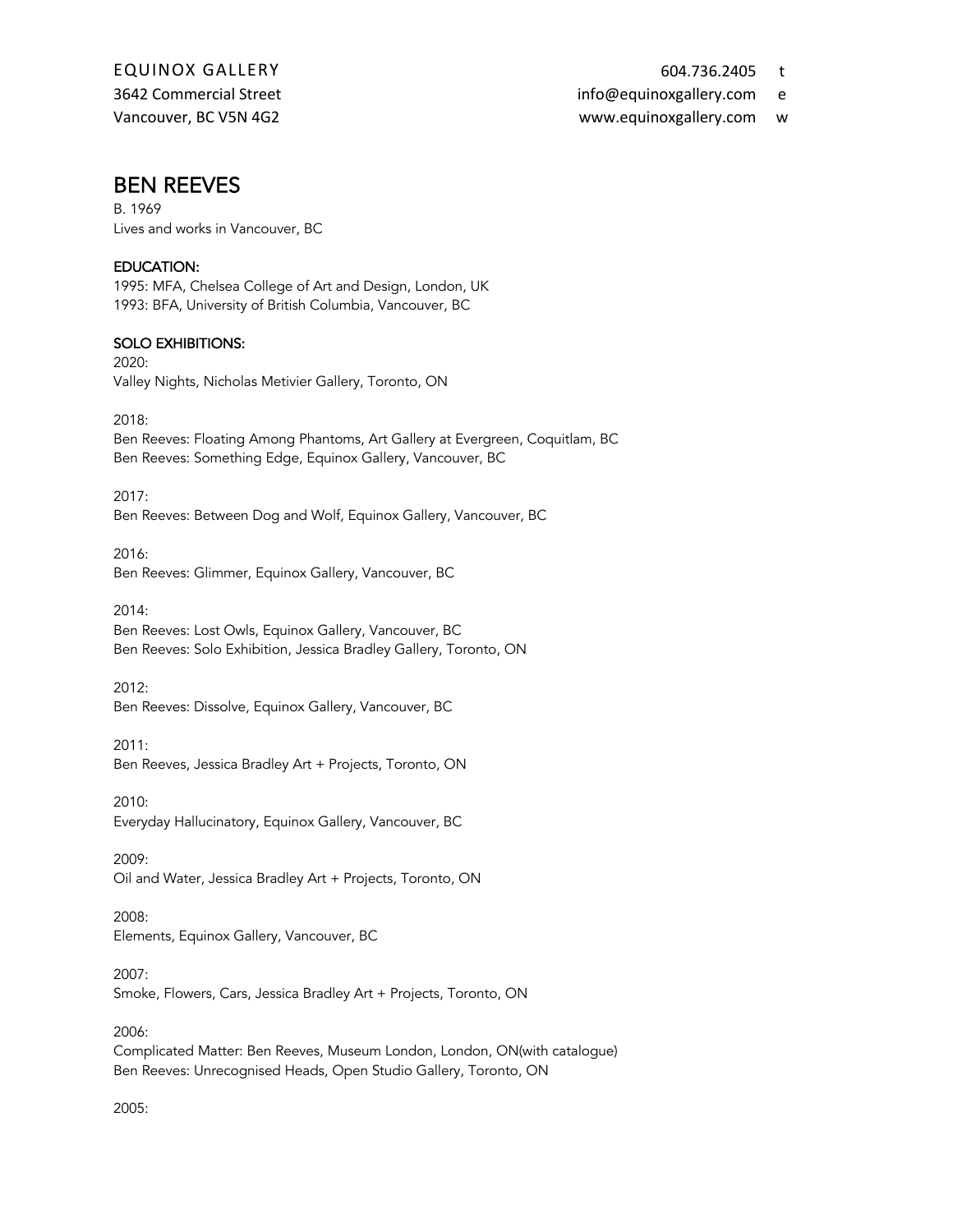- 
- 3642 Commercial Street info@equinoxgallery.com e

#### Vancouver, BC V5N 4G2 www.equinoxgallery.com w

Ben Reeves, Equinox Gallery, Vancouver, BC Drawing Painting, Oakville Galleries, Oakville, ON (with essay)

#### 2002:

Ben Reeves, New Works: Dawson City, Odd Gallery, Klondike Institute of Art Culture, Dawson City, YT

#### 1999:

You're Soaking in it, Atelier Gallery, Vancouver, BC, (with essay by Christopher Brayshaw) Come Upstairs..., Anodyne Contemporary, Vancouver, BC

1998:

Meanwhile, Atelier Gallery, Vancouver, BC

1993: AMS Gallery, University of British Columbia, Vancouver, BC

#### GROUP EXHIBITIONS:

2020:

Winter Works on Paper, Equinox Gallery, Vancouver, BC

2019:

Landscape as Muse, Nicholas Metivier Gallery, Toronto, ON.

2016:

Shimmer and Paste, Evan Lee and Ben Reeves, Dupoint Projects, Toronto, ON (Duo) Major Works, Equinox Gallery, Vancouver, BC A Specific Amalgam of Spirit and Dirt, AKA artist-run centre, Saskatoon, SK

2015:

Views from the Southbank III: Information, Objects, Mappings, Surrey Art Gallery, Surrey, BC Pushing Paint, Equinox Gallery, Vancouver, BC

2013: The Painting Project: A Snapshot of Painting in Canada, Galerie de l'UQAM, Montreal, QC

2010: Snow, Equinox Gallery, Vancouver, BC

2009: Take Your Time, SFU Gallery, Burnaby, BC

2007:

Aqua Miami Art Fair, Jessica Bradley Art + Projects, Miami, Florida Toronto International Art Fair, Jessica Bradley Art + Projects, Toronto, ON Works on Painting, Rebecca Donald, Evan Lee and Ben Reeves, curated by Adam Harrison, CSA Space, Vancouver, BC

2006: Open Studios (2 person exhibition with Shari Boyle), Toronto, ON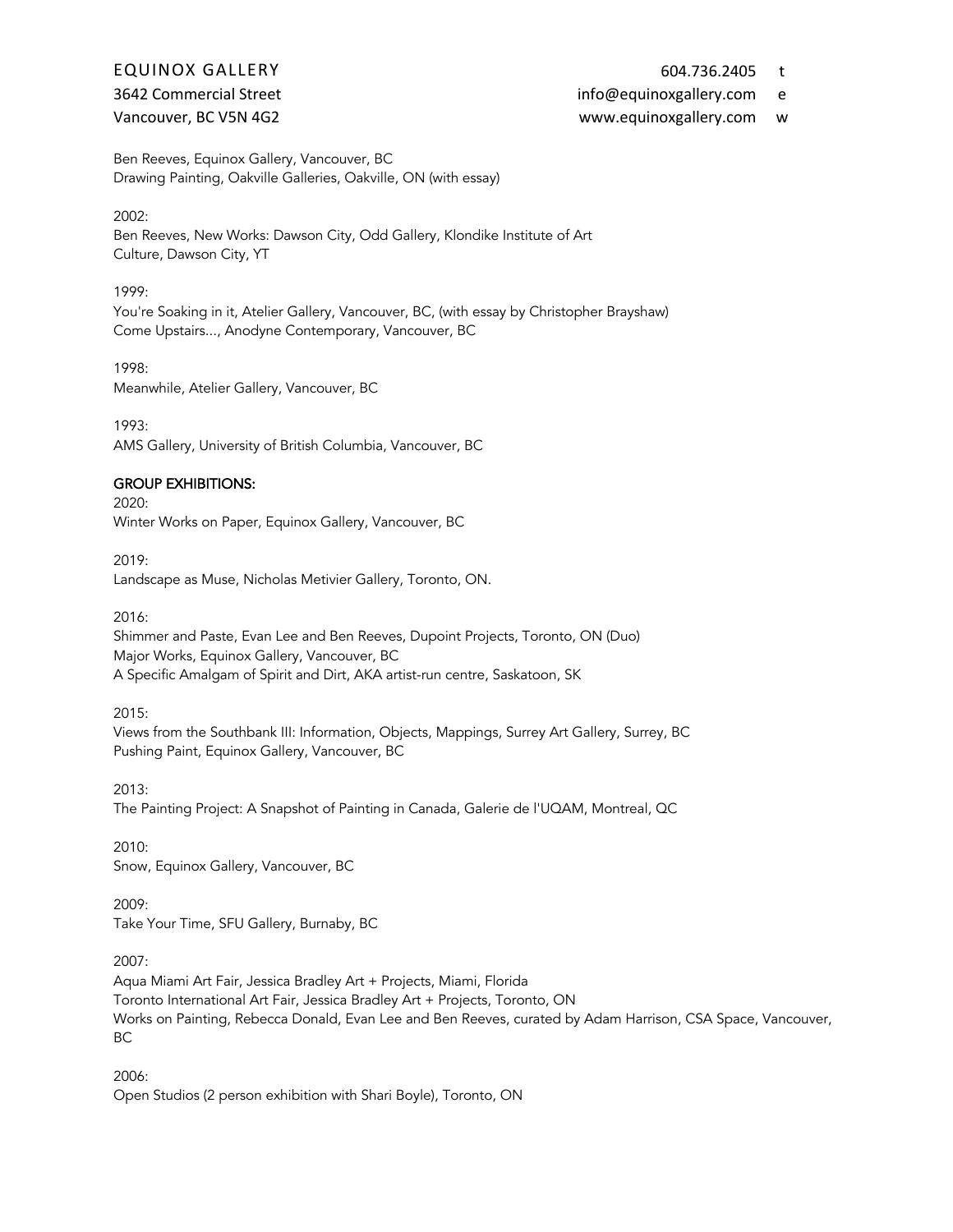3642 Commercial Street info@equinoxgallery.com e

#### Vancouver, BC V5N 4G2 www.equinoxgallery.com w

Du cote de Jessica Bradley Art + Projects, Galerie Rene Blouin, Montreal, QC

#### 2005:

Ben Reeves, Jessica Bradley Art + Projects, Toronto,ON Toronto International Art Fair, Equinox Gallery, Toronto, ON Toronto Alternative Art Fair International, Jessica Bradley Art + Projects, Toronto, ON Surrey Seen, Surrey Art Gallery, Surrey, BC Who Dunnit?, OCAD Fundraiser, Toronto, ON Inaugural Exhibition, Diaz Contemporary, Toronto, ON Shifting Space (3 person show with Patrick Mahon and Gu Xiong), curated by Gu Xiong, Museum of Sichuan Fine Arts Institute, Chongqing, China Open Studio 100 Prints (fundraiser), Open Studio, Toronto, ON

#### 2004:

Outline in Black, curated by Jamelie Hassan, Thielsen Galleries, London, ON High Points: Canadian Contemporary Art, Ten Years of Acquisitions, Musee des beaux arts, Montreal, QC RBC Investments Canadian Painting Competition, A Five Year Retrospective, Touring Exhibition Lines Painted in Early Spring: Gerald Ferguson, Ben Reeves, Carmen Ruschiensky, Francine Savard, curated by Patrick Mahon (catalogue): Galerie de l'UQAM, Montreal, QC, Tom Thomson Memorial Art Gallery, Owen Sound, ON, Kamloops Art Gallery, Kamloops, BC

#### 2003:

For the Record: Drawing Contemporary Life, Vancouver Art Gallery, Vancouver, BC (with catalogue) Lines Painted in Early Spring: Gerald Ferguson, Ben Reeves, Carmen Ruschiensky, Francine Savard, curated by Patrick Mahon, Southern Alberta Art Gallery, Lethbridge, AB (with catalogue), The Koffler Centre, Toronto, ON UBC Fine Arts Faculty Show, UBC Fine Arts Gallery, Vancouver, BC

2002:

Some New Paintings: Bernadette Phan, Philippe Raphanel, Ben Reeves, Equinox Gallery, Vancouver, BC 30th Anniversary Exhibition, Equinox Gallery, Vancouver, BC Canadian Art, Gallery Hop and Gala, CBC Broadcasting Centre, Toronto, ON UBC Fine Arts Faculty Show, Design Arts Gallery, Vancouver, BC

2001:

RBC Private Counsel, Great Canadian Painting Competition, Harrison Gallery, Vancouver, BC New Blood, Finer Things Gallery, Nashville, TN

#### 2000:

In Open Air, 2 person show with Harold Nix, Atelier Gallery, Vancouver, BC Download: ECIAD Faculty Show, Charles H. Scott Gallery, Vancouver, BC UBC Fine Arts Faculty Show, Design Arts Gallery, Vancouver, BC

#### 1998-1999:

Edge City: New Art From (& About) Suburbia, Surrey Art Gallery, Surrey (with catalogue)

1997:

Sight Lines: New Artists, New Work, Atelier Gallery, Vancouver , BC Configuration: New Art from Vancouver, Catriona Jeffries Gallery, Vancouver, BC (with catalogue)

#### 1995: